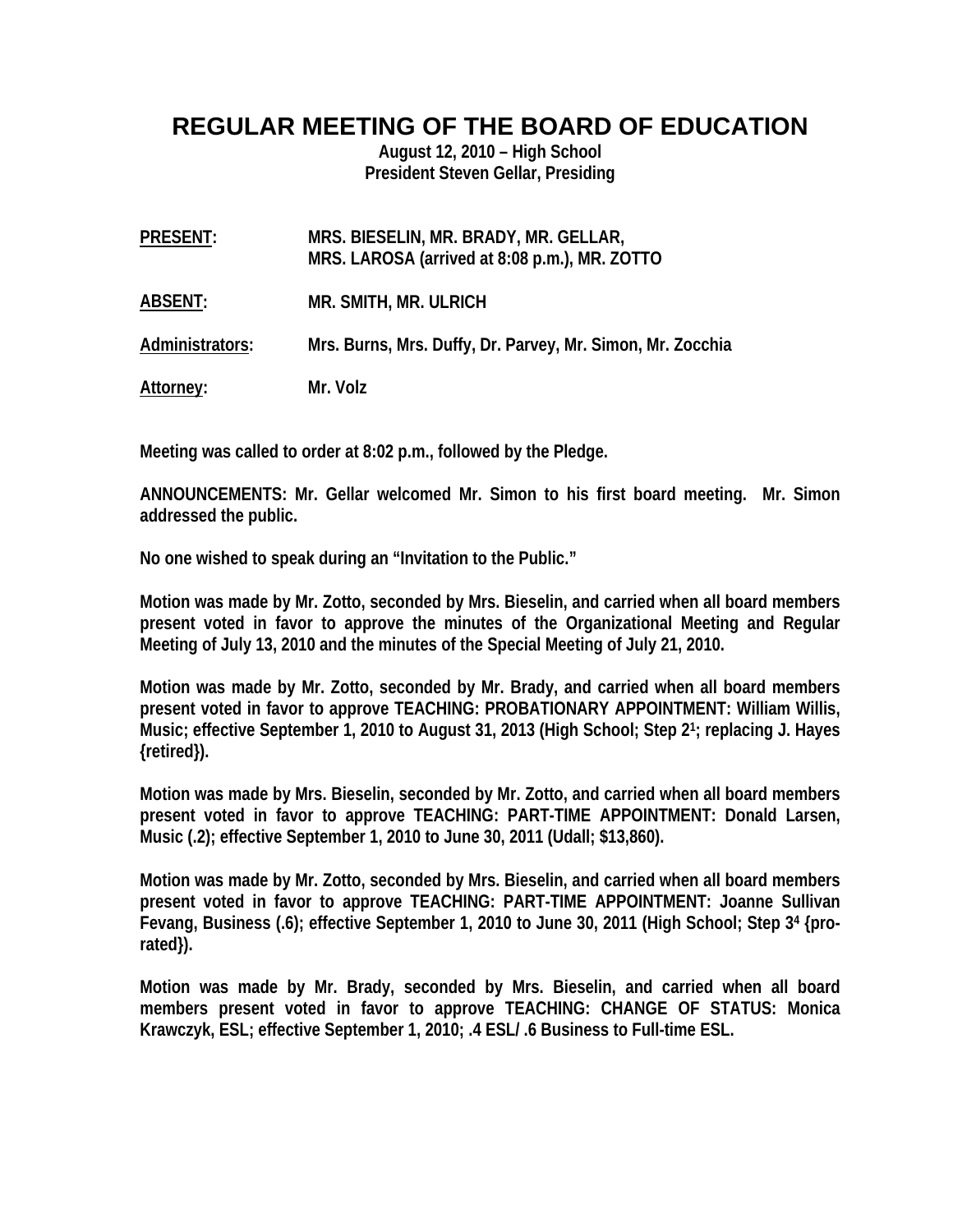**Page 2 Regular Meeting August 12, 2010** 

**Motion was made by Mr. Zotto, seconded by Mr. Brady, and carried when all board members present voted in favor to approve TEACHING: CHANGE OF STATUS: Shanan Mauro, Health (.8) / Full-time to part-time appointment; effective September 1, 2010 to June 30, 2011 (Udall; Step 55; prorated at .8 {due to declining enrollment}).** 

**Motion was made by Mrs. Bieselin, seconded by Mr. Zotto, and carried when all board members present voted in favor to approve TEACHING: CHILD-REARING LEAVE OF ABSENCE (unpaid) (Pursuant to the Family and Medical Leave Act of 1993 – 12-week continuous medical coverage): Deana Smith, Reading; effective September 7, 2010 to December 3, 2010 (Paul J. Bellew).** 

**Motion was made by Mr. Zotto, seconded by Mr. Brady, and carried when all board members present voted in favor to approve TEACHING: CHILD-BEARING LEAVE OF ABSENCE (paid): Kimberly Peters, Special Education; effective September 1, 2010 (High School).** 

**Motion was made by Mr. Zotto, seconded by Mrs. Bieselin, and carried when all board members present voted in favor to approve TEACHING: CHILD-REARING LEAVE OF ABSENCE (unpaid): Jennifer Dellafranca, Elementary; effective September 1, 2010 to June 30, 2011.** 

**Motion was made by Mr. Brady, seconded by Mrs. Bieselin, and carried when all board members present voted in favor to approve TEACHING: REGULAR SUBSTITUTE: Melissa Dolan, Elementary; effective September 1, 2010 to June 30, 2011 (Replacing J. DellaFranca {Childrearing leave of absence}).** 

**Motion was made by Mr. Zotto, seconded by Mrs. Bieselin, and carried when all board members present voted in favor to approve CLASSIFIED CIVIL SERVICE: RECALL OF PROBATIONARY APPOINTMENT: Patricia DiMino, Teacher Aide; effective September 1, 2010 (Step 1; Manetuck; recall due to new position).** 

**Motion was made by Mr. Zotto, seconded by Mr. Brady, and carried when all board members present voted in favor to approve CLASSIFIED CIVIL SERVICE: RETIREMENT: Rosemary Gerrato, Special Ed Aide; effective August 29, 2010 (Kirdahy).** 

**Motion was made by Mrs. Bieselin, seconded by Mr. Brady, and carried when all board members present voted in favor to approve CLASSIFIED CIVIL SERVICE: PROBATIONARY APPOINTMENT: Lauralee Bennett, Cafeteria Aide; effective September 1, 2010 (Step 1; Bayview; replacing M. Miraval).** 

**Motion was made by Mr. Brady, seconded by Mrs. Bieselin, and carried when all board members present voted in favor to approve CLASSIFIED CIVIL SERVICE: SUBSTITUTE CLERK TYPIST (\$11.00/HR): Dana Sullivan, effective July 19, 2010.**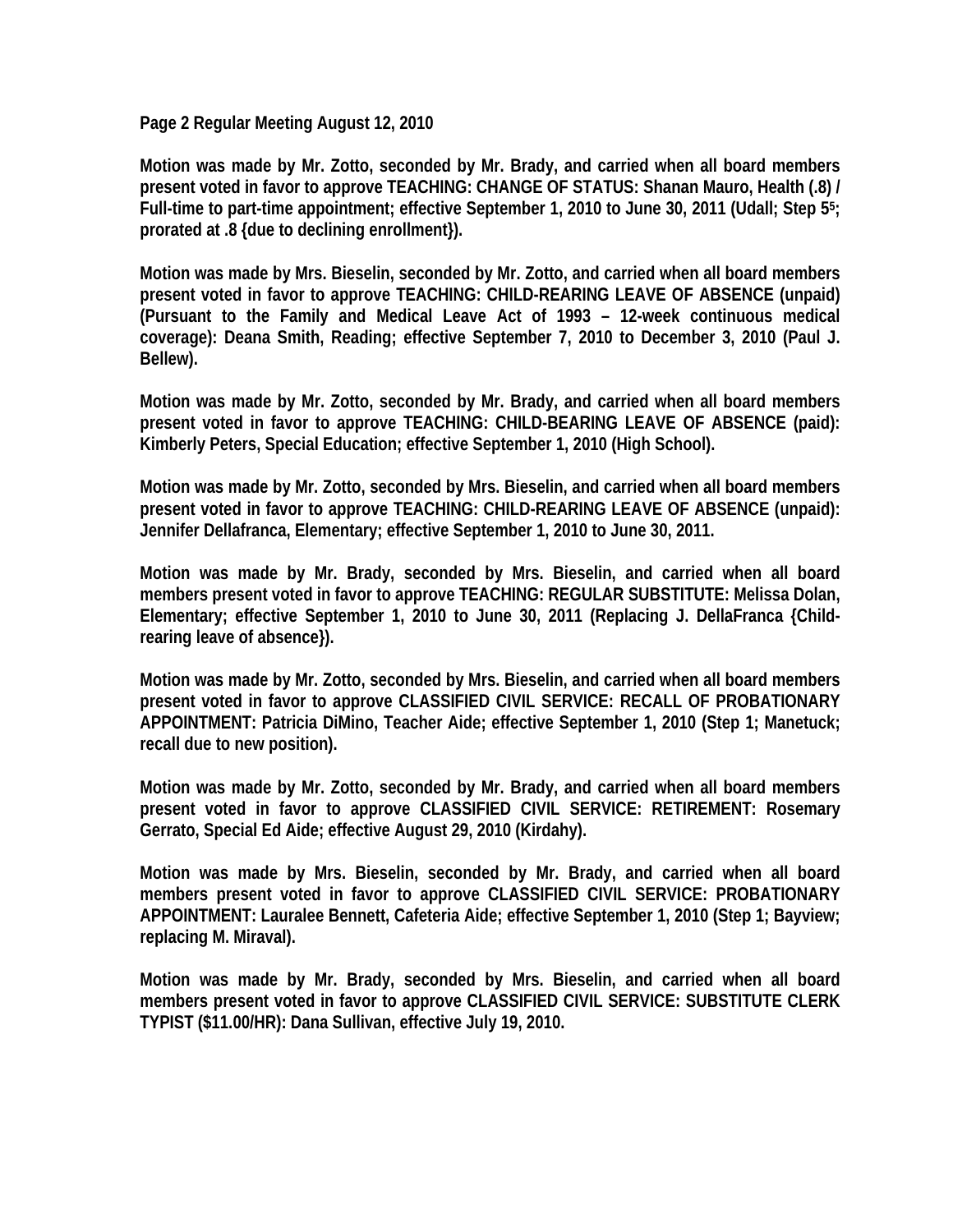**Page 3 Regular Meeting August 12, 2010** 

**Motion was made by Mr. Brady, seconded by Mrs. Bieselin, and carried when all board members present voted in favor to approve CLASSIFIED CIVIL SERVICE: SUBSTITUTE CUSTODIAN (\$9.75/HR): Bryan Badolato, effective July 20, 2010; Matthew Halloran, effective July 20, 2010; Joseph Olaya, effective August 4, 2010.** 

**Motion was made by Mr. Brady, seconded by Mrs. Bieselin, and carried when all board members present voted in favor to approve CLASSIFIED CIVIL SERVICE: SUBSTITUTE TEACHER AIDE (\$9.75/HR): Rosemary Gerrato, effective September 7, 2010.** 

**Motion was made by Mrs. Bieselin, seconded by Mr. Brady, and carried when all board members present voted in favor to approve OTHER: SUBSTITUTE ATHLETIC TRAINER: Kevin Kilkenny - \$30.00/Hour; Football game coverage - \$120.00, flat rate.** 

**Motion was made by Mrs. Bieselin, seconded by Mr. Brady, and carried when all board members present voted in favor to approve OTHER: SUMMER 2010 ENRICHMENT COORDINATOR: Daniel Hunter - \$1,754.66.** 

**Motion was made by Mr. Zotto, seconded by Mrs. Bieselin, and carried when all board members present voted in favor to approve OTHER: SUMMER 2010 ENRICHMENT SECRETARY: Lori Pastore - \$1,200.00.** 

**Motion was made by Mr. Brady, seconded by Mr. Zotto, and carried when all board members present voted in favor to approve OTHER: SUMMER 2010 ENRICHMENT INSTRUCTORS: Lori Clifford - \$275.00; Denise Campasano - \$275.00; Donna Brogan - \$275.00; Ed Ermanovics - \$275.00; Bob Watts - \$275.00; Lila Schmitt - \$550.00; Timothy Probert - \$550.00; Monica Sanford - \$275.00; Debra Magee - \$275.00; Ariana Stubbmann - \$275.00; Fran Coiro - \$275.00; Karen Nordland - \$275.00.** 

**CURRICULUM UPDATE: Mrs. Burns and Dr. Parvey discussed new teacher orientation and superintendent conference day workshops.** 

**REPORT OF BOARD COMMITTEES: Mr. Gellar reported on the Finance Committee meeting of 8/10/10. Mr. Brady reported on the Buildings and Grounds Committee meeting of 8/3/10. Mr. Gellar reported on the Education Committee meeting of 7/14/10 and Mrs. Burns discussed the state test scores. Mr. Gellar reported on the Bond & Energy Performance Advisory Committee meeting of 8/10/10.** 

**The following committees did not meet: Policy Committee, School Board/Student Liaison Committee, Public Relations Committee, Audit Committee, Legislative Action Committee, Committee on Special Education/Preschool Special Education, Health and Wellness Committee, COMPASS, West Islip Summit Coalition, and Bullying Awareness Committee.** 

**The Treasurer's Report for June 2010 was presented. Beginning balance as of May 31, 2010 – \$28,893,343.23; ending balance as of June 30, 2010 – \$18,989,340.85.**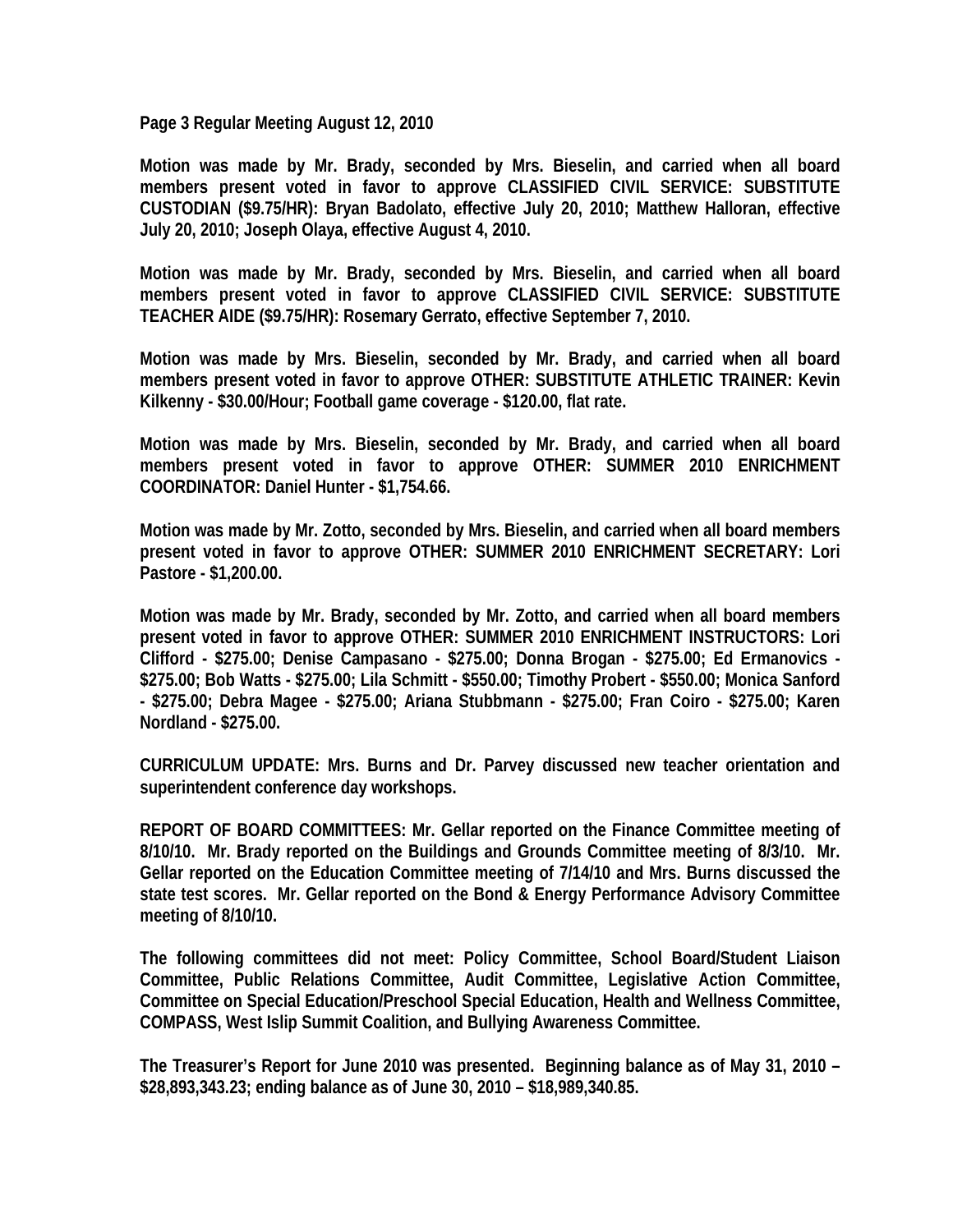**Page 4 Regular Meeting August 12, 2010** 

**Motion was made by Mrs. LaRosa, seconded by Mr. Zotto, and carried when all board members present voted in favor to approve the following budget transfers, as recommended by the Finance Committee: Tran # 2800 – 2811.** 

**Motion was made by Mrs. LaRosa, seconded by Mr. Brady, and carried when all board members present voted in favor to approve the following bond issue change order: allowance authorization for Watral Brothers - \$72,835.** 

**Motion was made by Mr. Brady, seconded by Mrs. LaRosa, and carried when all board members present voted in favor to approve the following bids: Bagels – awarded to Lorden Bagels for \$2,250.00; Bread – awarded to Modern Italian Bakery for \$11,998.25; Dairy – awarded to Driscoll Foods for \$3,100.24, H. Schrier & Co. for \$2,780.30, Mivila Foods for \$195.40, Savory Foods for \$175.48, T.A. Morris & Sons for \$1,373.10; Dishwasher Supplies – awarded to Ecolab for \$232.34; Drinks – awarded to Big Geyser for \$1,782.00, Savory Foods for \$834.90, Snapple Distributors for \$468.00, Colonial Coffee for \$1,222.00, Big Geyser for \$3,399.00, Cookies and More for \$5,908.60, Driscoll Foods for \$380.20, Jaybee Distributors for \$971.05, Pepsi Meadowbrook Dist. For \$2,137.50, T.A. Morris for \$770.60, Tropicana DSD for \$608.40; Frozen – awarded to Driscoll Foods for \$6,063.53, H. Schrier & Co. for \$5,483.00, Jaybee Distributors for \$536.80, Mivila Foods for \$124.50, T.A. Morris for \$19,921.10; Grocery – awarded to Driscoll Foods for \$1,747.37, H. Schrier & Co. for \$3,694.96, Jaybee Distributors for \$47.45, Mivila Foods for \$1,188.95, Savory Foods for \$1,414.90, TA Morris for \$2,052.20; Ice Cream with Equipment – awarded to Circusman Ice Cream for \$5,117.50; Meat – awarded to Driscoll Foods for \$2,245.20, Flynn's Provisions for \$532.29, H. Schrier & Co. for \$652.20, Mivila Foods for \$297.00, Savory Foods for \$343.35, TA Morris for \$687.20; Paper – awarded to All One Source Supplies, Inc. for \$210.46, Appco Paper & Plastics Corp. for \$16,503.95, Borax for \$14.50, Driscoll Foods for \$1,942.00, J & F Supplies for \$686.40, Mivila Foods for \$368.76; Snacks – awarded to Big Apple Baking Company for \$1,944.00, Cookies and More for \$25,439.75, Driscoll Foods for \$763.06, Jaybee Distributors for \$14,558.10, McKee Foods for \$297.60, T.A. Morris for \$1,758.00.** 

**Motion was made by Mrs. LaRosa, seconded by Mrs. Bieselin, and carried when all board members present voted in favor to approve the following bid: Athletic Equipment Reconditioning – awarded to Schutt Reconditioning.** 

**Motion was made by Mrs. LaRosa, seconded by Mr. Brady, and carried when all board members present voted in favor to declare as surplus, and dispose of as the Business Office sees fit, the following equipment: Detecto height and weight scale and out-dated textbooks from Udall Road Middle School.** 

**Motion was made by Mrs. Bieselin, seconded by Mrs. LaRosa, and carried when all board members present voted in favor to approve the following Special Education contracts for 2010- 2011: All Metro Home Care Services of New York, Bilinguals Inc., Developmental Disabilities Institute, Gayle E. Kligman Therapeutic Resources, Karen E. Burkhard, M.D., Lindenhurst UFSD – Summer Session.**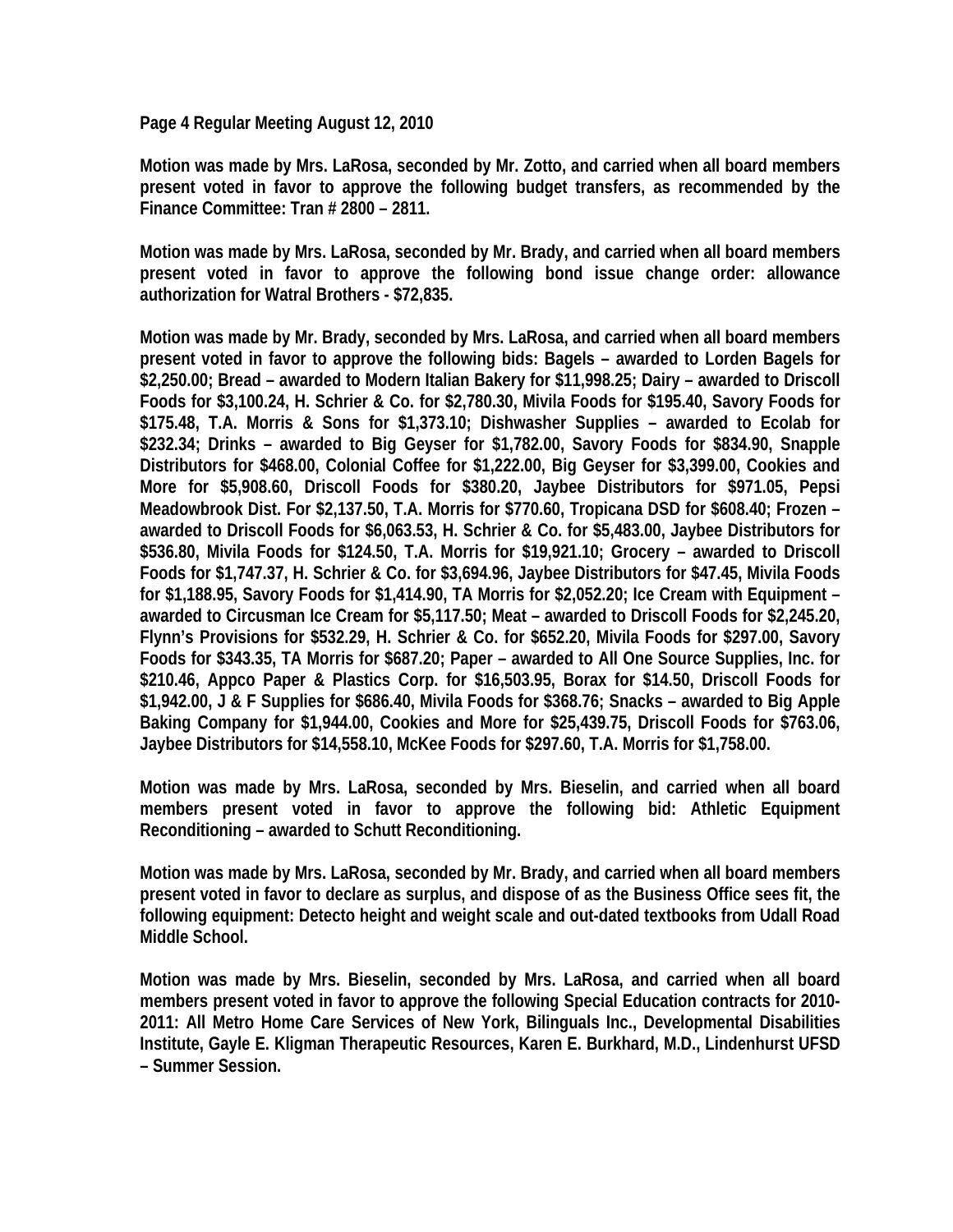**Page 5 Regular Meeting August 12, 2010** 

**Motion was made by Mr. Zotto, seconded by Mr. Brady, and carried when all board members present voted in favor to approve the following Special Education contracts for 2009-2010: Sachem Central School District and Hillcrest Education Center.** 

**Motion was made by Mrs. Bieselin, seconded by Mr. Brady, and carried when all board members present voted in favor to approve BOCES Shared Services contract for 2010-2011.** 

**Motion was made by Mrs. Bieselin and seconded by Mr. Brady to approve resolution for financing of the energy performance contract. Mrs. LaRosa had some questions. After a brief discussion, the board members voted by roll call. The roll call vote was recorded as follows: Mr. Gellar – yes, Mrs. LaRosa – yes, Mrs. Bieselin – yes, Mr. Zotto – yes, Mr. Brady – yes. Motion carried. (Resolution included in supplemental file.)** 

**PRESIDENT'S REPORT: Motion was made by Mrs. Bieselin, seconded by Mrs. LaRosa, and carried when all board members present voted in favor to set date/time for 2011 West Islip High School Commencement Exercises as Saturday, June 25, 2011 at 9:00 a.m.** 

**Mr. Gellar advised the public that finance reports will now be available on the district website.** 

**NOTICES/REMINDERS: 2nd Annual West Islip Summit – October 28th; First day of school for teachers – September 1st; First day of school for students – September 7th.** 

**No one wished to speak during an "Invitation to the Public."** 

**Motion was made by Mrs. Bieselin, seconded by Mr. Brady, and carried when all board members present voted in favor to adjourn to Executive Session at 8:39 p.m. for the purpose of discussing personnel, negotiations, and/or litigation.** 

**Meeting reconvened at 9:40 p.m. on motion by Mrs. Bieselin, seconded by Mr. Zotto, and carried when all board members present voted in favor.** 

**Meeting adjourned at 9:40 p.m. on motion by Mrs. Bieselin, seconded by Mr. Zotto, and carried when all board members present voted in favor.** 

 **Respectfully submitted by** 

 **Nicole M. Schiano District Clerk** 

**All correspondence, reports, or related materials referred to in these minutes are on file in the District Office.**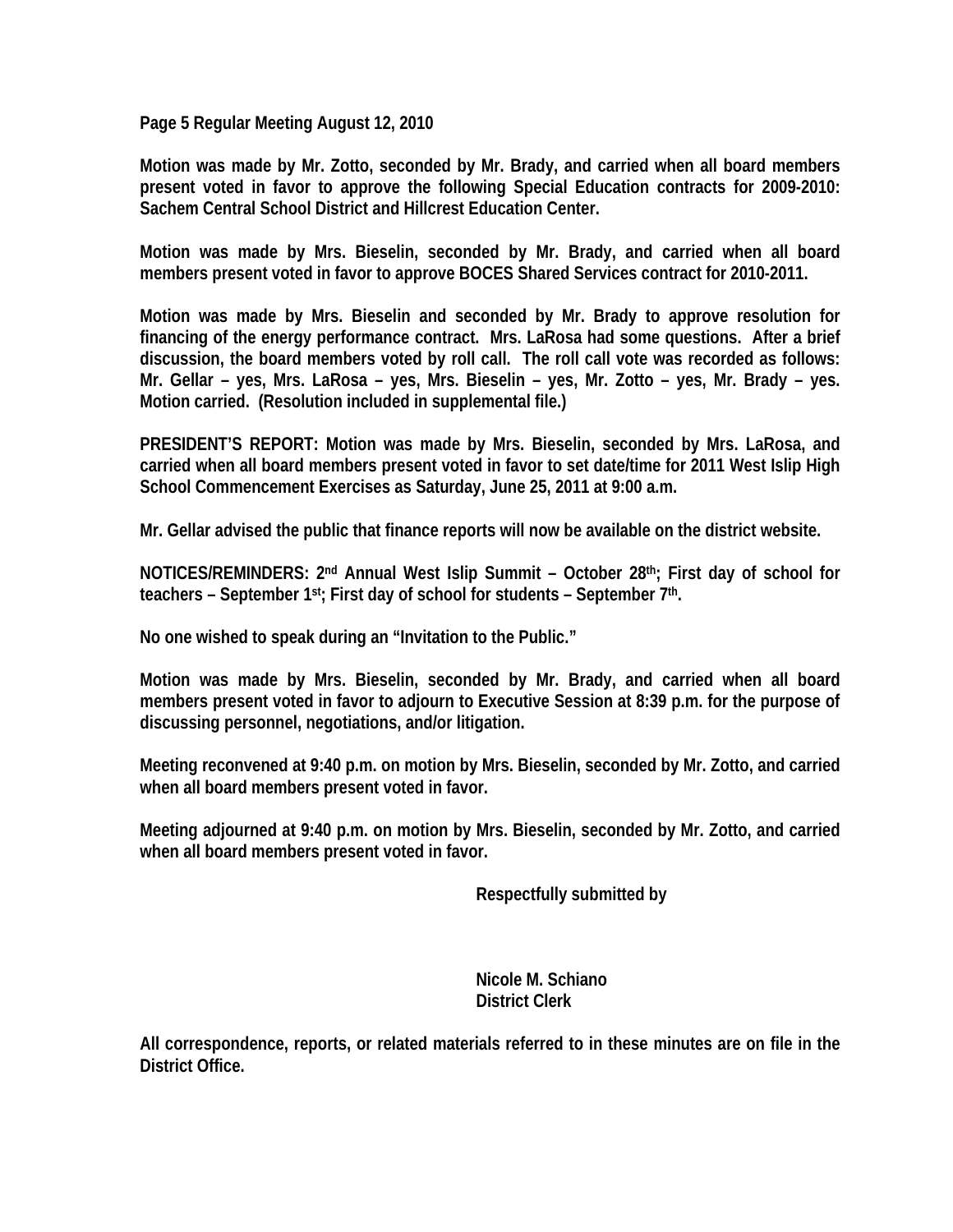# **PLANNING SESSION OF THE BOARD OF EDUCATION**

**August 26, 2010 – District Office President Steven Gellar, Presiding** 

**PRESENT: MR. BRADY, MR. GELLAR, MRS. LAROSA, MR. SMITH, MR. ULRICH, MR. ZOTTO** 

**ABSENT: MRS. BIESELIN** 

**Administrators: Mrs. Burns, Mrs. Duffy, Dr. Parvey, Mr. Simon, Mr. Zocchia** 

**Meeting was called to order at 7:30 p.m., followed by the Pledge.** 

**Motion was made by Mr. Smith, seconded by Mr. Ulrich, and carried when all board members present voted in favor to approve TEACHING: CHILD-REARING LEAVE OF ABSENCE (unpaid) (Pursuant to the Family and Medical Leave Act of 1993 – 12-week continuous medical coverage): Amy DeJoseph, Special Education; effective September 1, 2010 to November 30, 2010 (Kirdahy).** 

**Motion was made by Mr. Ulrich, seconded by Mr. Zotto, and carried when all board members present voted in favor to approve TEACHING: CHILD-REARING LEAVE OF ABSENCE (unpaid) (Pursuant to the Family and Medical Leave Act of 1993 – 12-week continuous medical coverage): Elizabeth Hudson, Elementary; effective September 1, 2010 – November 19, 2010 (Oquenock).** 

**Motion was made by Mr. Smith, seconded by Mr. Brady, and carried when all board members present voted in favor to approve TEACHING: CHILD-REARING LEAVE OF ABSENCE (unpaid) (Pursuant to the Family and Medical Leave Act of 1993 – 12-week continuous medical coverage): Melissa Torres-Gallegos, Psychologist; effective September 1, 2010 to November 30, 2010 (Manetuck).** 

**Motion was made by Mr. Ulrich, seconded by Mr. Brady, and carried when all board members present voted in favor to approve TEACHING: CHILD-REARING LEAVE OF ABSENCE (unpaid): Lori Nurkin, Counseling; effective September 7, 2010 to June 30, 2011 (Udall).** 

**Motion was made by Mr. Brady, seconded by Mr. Ulrich, and carried when all board members present voted in favor to approve TEACHING: CHILD-BEARING LEAVE OF ABSENCE (paid): Kristyna Acerno, Library Media; effective September 1, 2010 (Udall).** 

**Motion was made by Mr. Smith, seconded by Mr. Ulrich, and carried when all board members present voted in favor to approve TEACHING: CHILD-BEARING LEAVE OF ABSENCE (paid): Marissa Anselmo, Elementary; effective September 1, 2010 (Paul J. Bellew).**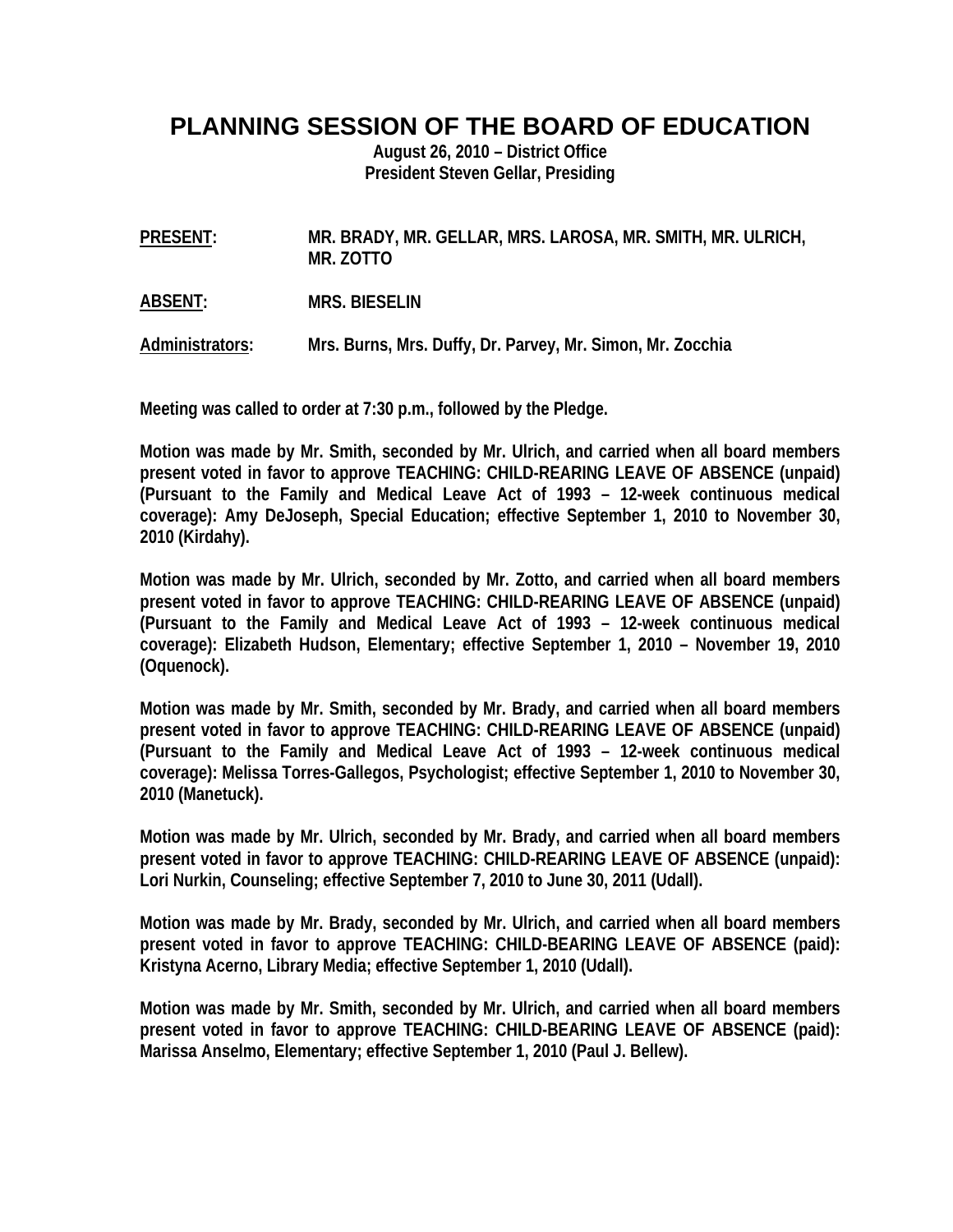**Page 2 Planning Session August 26, 2010** 

**Motion was made by Mrs. LaRosa, seconded by Mr. Ulrich, and carried when all board members present voted in favor to approve TEACHING: CHILD-BEARING LEAVE OF ABSENCE (paid): Christina Bivona, Mathematics; effective September 1, 2010 (High School / Udall).** 

**Motion was made by Mr. Ulrich, seconded by Mr. Brady, and carried when all board members present voted in favor to approve TEACHING: CHILD-BEARING LEAVE OF ABSENCE (paid): Christina Labbate-Mandra, Psychologist; effective September 1, 2010 (Westbrook).** 

**Motion was made by Mrs. LaRosa, seconded by Mr. Smith, and carried when all board members present voted in favor to approve TEACHING: CHILD-BEARING LEAVE OF ABSENCE (paid): Virginia Mullins, Counseling; effective September 1, 2010 (High School).** 

**Motion was made by Mr. Brady, seconded by Mr. Ulrich, and carried when all board members present voted in favor to approve TEACHING: CHILD-BEARING LEAVE OF ABSENCE (paid): Margaret Okurowski, Social Studies; effective September 1, 2010 (High School / Beach).** 

**Motion was made by Mr. Ulrich, seconded by Mr. Smith, and carried when all board members present voted in favor to approve TEACHING: CHILD-BEARING LEAVE OF ABSENCE (paid): Teresa Stecker, Psychologist; effective September 1, 2010 (Udall).** 

**Motion was made by Mr. Ulrich, seconded by Mrs. LaRosa, and carried when all board members present voted in favor to approve TEACHING: CHILD-BEARING LEAVE OF ABSENCE (paid): Mary Stewart, Elementary; effective September 1, 2010 (Paul J. Bellew).** 

**Motion was made by Mr. Smith, seconded by Mr. Brady, and carried when all board members present voted in favor to approve TEACHING: PART-TIME APPOINTMENT: Vita Capelluto, Special Education (.675); effective September 1, 2010 to June 30, 2011 (Manetuck; Step 34 {prorated}; flow-through funds).** 

**Motion was made by Mr. Smith, seconded by Mr. Brady, and carried when all board members present voted in favor to approve TEACHING: PART-TIME APPOINTMENT: Shaun Johnson, Foreign Language {FLES} (.8); effective September 1, 2010 to June 30, 2011 (District-wide; Step 14 {pro-rated}; re-assignment of K. Connolly {.4}, expansion of program – Grade 5 {.2}, elimination of additional class M. Sandford {.2}).** 

**Motion was made by Mr. Smith, seconded by Mr. Brady, and carried when all board members present voted in favor to approve TEACHING: REGULAR SUBSTITUTE: Melissa Barone, Counseling; effective August 26, 2010 to June 30, 2011 (Udall; Step 14; replacing L. Nurkin {child-bearing/child-rearing}).** 

**Motion was made by Mr. Brady, seconded by Mr. Smith, and carried when all board members present voted in favor to approve TEACHING ASSISTANT: RESIGNATION: Alyssa Acquafredda, Special Education; effective September 1, 2010 (Beach).**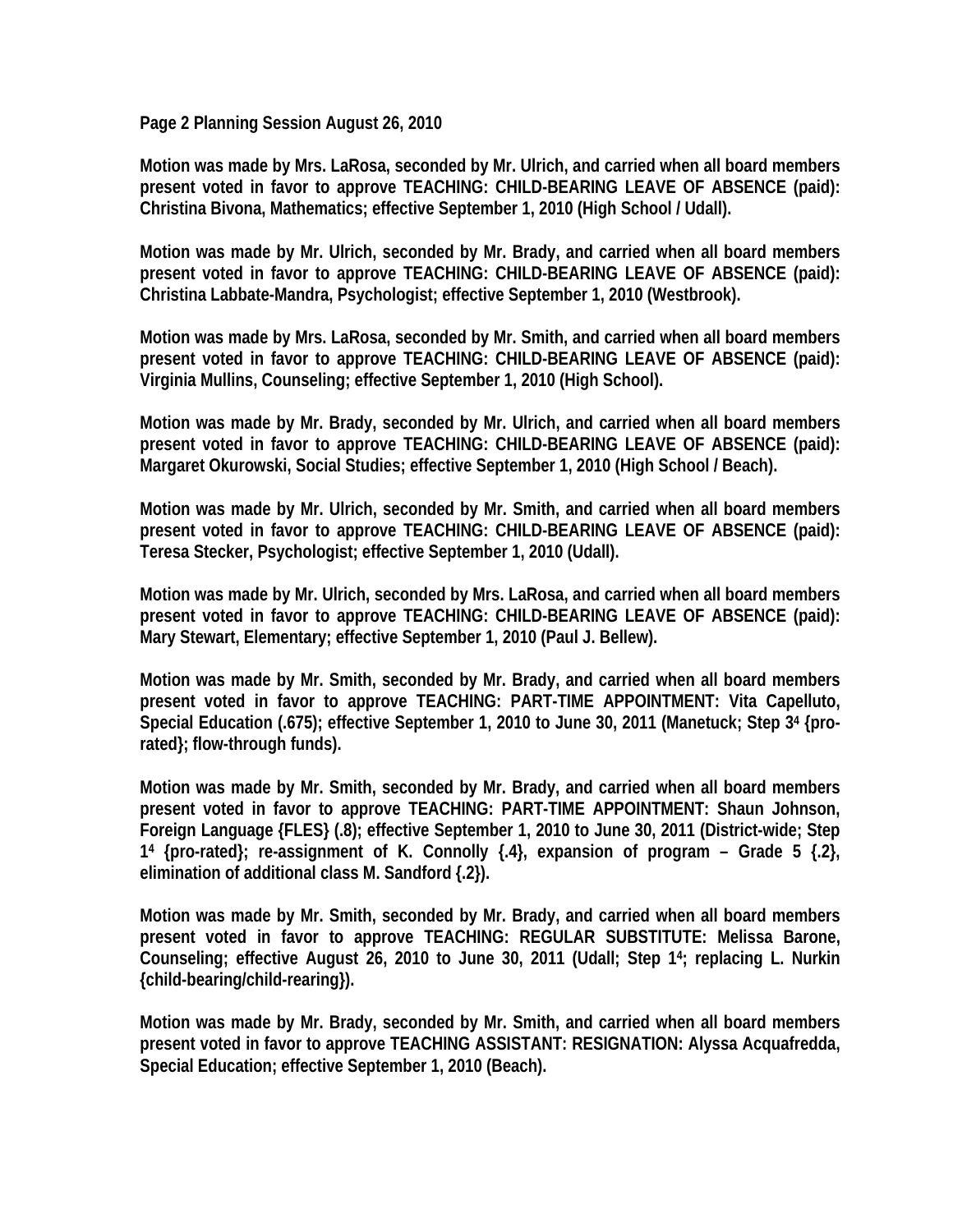**Page 3 Planning Session August 26, 2010** 

**Motion was made by Mr. Smith, seconded by Mr. Ulrich, and carried when all board members present voted in favor to approve TEACHING ASSISTANT: RESIGNATION: Linda Cuozzo, Computer; effective August 9, 2010 (Kirdahy).** 

**Motion was made by Mr. Ulrich, seconded by Mr. Brady, and carried when all board members present voted in favor to approve TEACHING ASSISTANT: RESIGNATION: Kristin Jackson, Special Education; effective August 31, 2010 (Kirdahy).** 

**Motion was made by Mr. Smith, seconded by Mr. Ulrich, and carried when all board members present voted in favor to approve CLASSIFIED CIVIL SERVICE: CHANGE IN TITLE: Thomas Desmond, Acting Head Custodian; effective August 9, 2010 (Paul J. Bellew; change from Custodial Worker I).** 

**Motion was made by Mr. Smith, seconded by Mr. Ulrich, and carried when all board members present voted in favor to approve CLASSIFIED CIVIL SERVICE: SUBSTITUTE NURSE (\$100 per diem): Carol Langstroth, effective September 7, 2010; Christina Peterson, effective September 7, 2010; Nora Shekailo, effective September 7, 2010.** 

**Motion was made by Mr. Smith, seconded by Mr. Brady, and carried when all board members present voted in favor to approve CLASSIFIED CIVIL SERVICE: PROBATIONARY APPOINTMENT: Thomas Finnegan, Custodial Worker I; effective August 30, 2010 (Step 1; High School; replacing Eleanor Maxwell {retired}). Joseph Finn, Custodial Worker I; effective August 30, 2010 (Step 1; Oquenock /Paul J. Bellew; replacing John Moran {resigned}).** 

**Motion was made by Mr. Ulrich, seconded by Mr. Brady, and carried when all board members present voted in favor to approve OTHER: ALTERNATIVE SCHOOL 2010-2011: Laura Tramantano, Secretary.** 

**Motion was made by Mr. Brady, seconded by Mr. Smith, and carried when all board members present voted in favor to table OTHER: ALTERNATIVE SCHOOL FACULTY \$8,362 per full year class: PSYCHOLOGIST: Teresa Stecker – 1 section/full year.** 

**Motion was made by Mr. Smtih, seconded by Mr. Ulrich, and carried when all board members present voted in favor to table OTHER: ALTERNATIVE SCHOOL FACULTY \$8,362 per full year class: COUNSELOR: Virginia Mullins – 1 section/full year.** 

**Motion was made by Mr. Ulrich, seconded by Mr. Smith, and carried when all board members present voted in favor to approve OTHER: ALTERNATIVE SCHOOL FACULTY \$8,362 per full year class: MATHEMATICS: Anne Marie Dunn – 2 sections/full year. ENGLISH: Nicole Cifelli – 1 section/full year; Jeff O'Hare – 1 section/full year; Paul Vecchione – 1 section/full year. SOCIAL STUDIES: Michael Hazelton – 1 section/full year; Eric Rao – 1 section/full year; Robert Timpson – 1 section/full year; Robert Weiss – 1 section/full year. PSYCHOLOGIST: Dr. Robert Matuozzi – 2 sections/full year. COUNSELOR: Wendy Loddigs – 1 section/full year; Paulina Zarokostas-Panagos - Substitute. HEALTH: Denise Robertson – 1 section/full year. SCIENCE: John**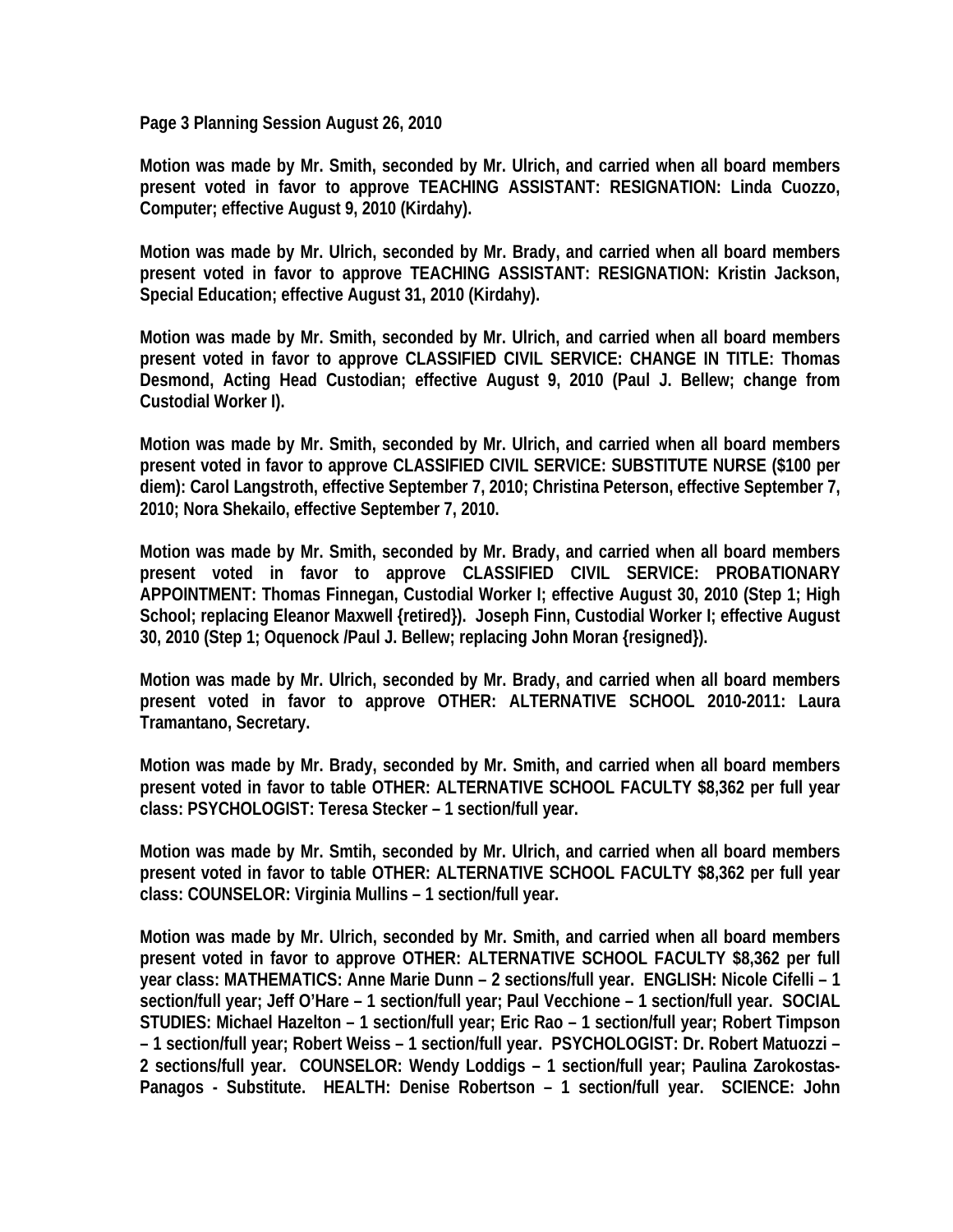**Page 4 Planning Session August 26, 2010** 

**Hulsmann – 1 section/full year; Donna Mazur – 1 section/full year. SPECIAL EDUCATION: Dennis Montalto – 1 section/full year. ASL: Nicole Cifelli – 1 section/full year. PHYSICAL EDUCATION: Brian Cameron – 1 section/full year; Joseph Nicolosi – 1 section/full year.** 

**Motion was made by Mrs. LaRosa, seconded by Mr. Smith, and carried when all board members present voted in favor to approve OTHER: PREFERRED SUBSTITUTE RESIGNATION: Matthew Barrera; effective September 1, 2010. Gregory Iorio; effective August 31, 2010.** 

**Motion was made by Mr. Ulrich, seconded by Mr. Smith, and carried when all board members present voted in favor to approve OTHER: SUBSTITUTE TEACHER (\$100 per diem): Jennifer Moore, effective September 1, 2010; Cristina Ramirez-Sullivan, effective September 1, 2010; Karen Seyllar, effective September 7, 2010; Lyndsey Strining, effective September 7, 2010.**

**Motion was made by Mrs. LaRosa, seconded by Mr. Smith, and carried when all board members present voted in favor to approve emergency medical technicians (coverage for football games).** 

**Motion was made by Mr. Ulrich, seconded by Mrs. LaRosa, and carried when all board members present voted in favor to approve the following Special Education contracts for the 2010-2011 school year: ACLD, Levittown Union Free School District, Metro Therapy, Inc., Sachem CSD – 2010-2011 (summer contract), Grove School, Da Vinci Education and Research, LLC.** 

**The following agenda items were discussed, with no objection: Town of Islip Clean Up – High School Stream.** 

**Motion was made by Mr. Ulrich, seconded by Mr. Zotto, and carried when all board members present voted in favor to adjourn to Executive Session at 8:02 p.m. for the purpose of discussing personnel, negotiations, and/or litigation.** 

**Meeting reconvened at 8:50 p.m. on motion by Mr. Ulrich, seconded by Mrs. LaRosa, and carried when all board members present voted in favor.** 

**Motion was made by Mr. Smith, seconded by Mr. Ulrich, and carried when all board members present voted in favor to approve RESOLUTION: BE IT RESOLVED, that upon the recommendation of the Superintendent of Schools, the Board of Education hereby authorizes its president to execute the settlement agreement regarding the Vincent B. Impartial Hearing.** 

**Motion was made by Mr. Ulrich, seconded by Mr. Brady, and carried when all board members present vote in favor to approve Memorandum of Agreement with WITA regarding Melanie DeRosa.** 

**Motion was made by Mr. Ulrich, seconded by Mrs. LaRosa, and carried when all board members present voted in favor to approve Memorandum of Agreement – John Hummel – school nurse.**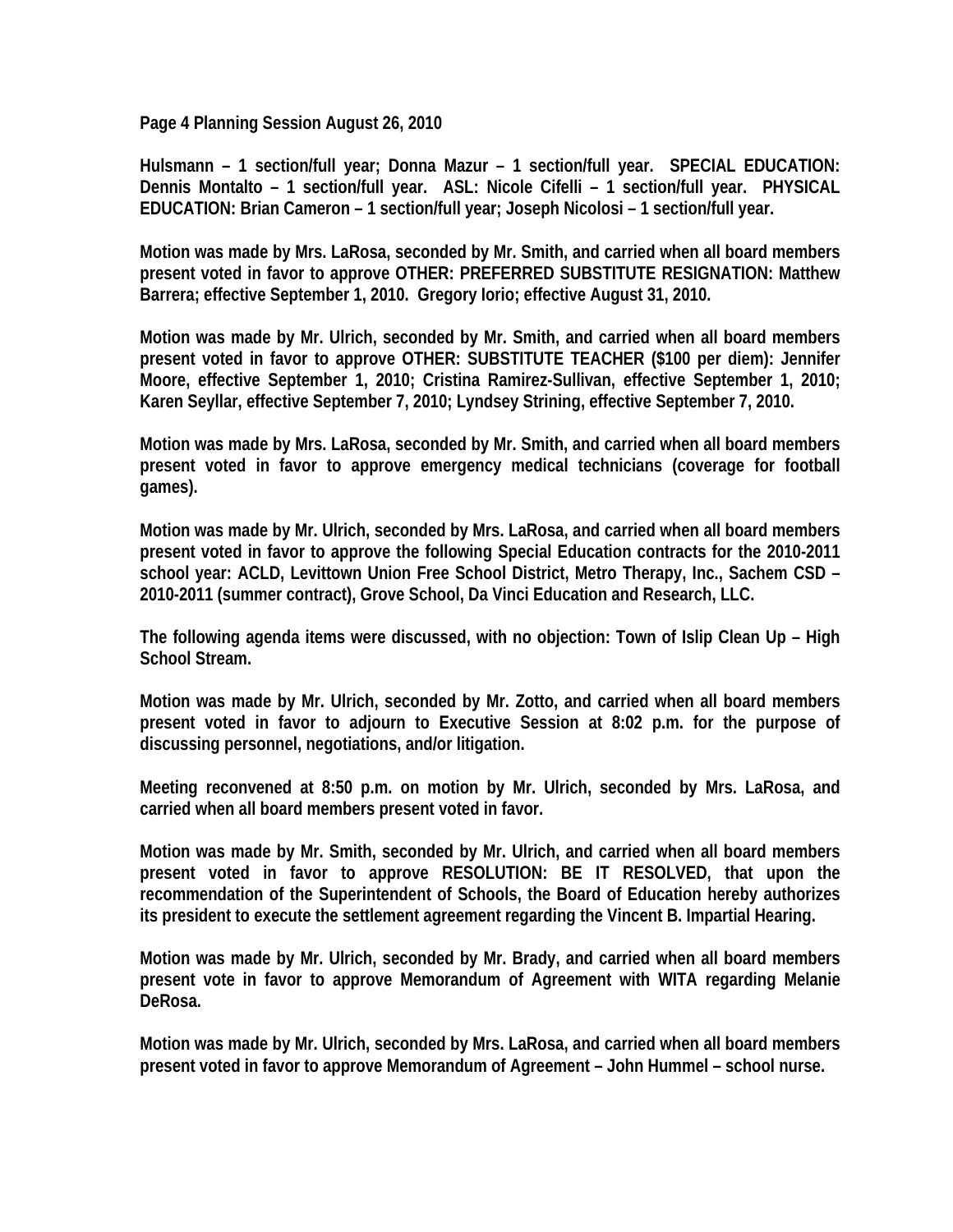**Page 5 Planning Session August 26, 2010** 

**Motion was made by Mr. Ulrich, seconded by Mr. Brady, and carried when all board members present voted in favor to approve TEACHING: PROBATIONARY APPOINTMENT: Shaun Johnson, Foreign Language {FLES}; effective September 1, 2010 to August 31, 2013 (change from .8 part-time appointment to full-time probationary appointment).** 

**Meeting adjourned at 8:56 p.m. on motion by Mr. Ulrich, seconded by Mr. Smith, and carried when all board members present voted in favor.** 

 **Respectfully submitted by** 

 **Nicole M. Schiano District Clerk** 

**All correspondence, reports, or related materials referred to in these minutes are on file in the District Office.**